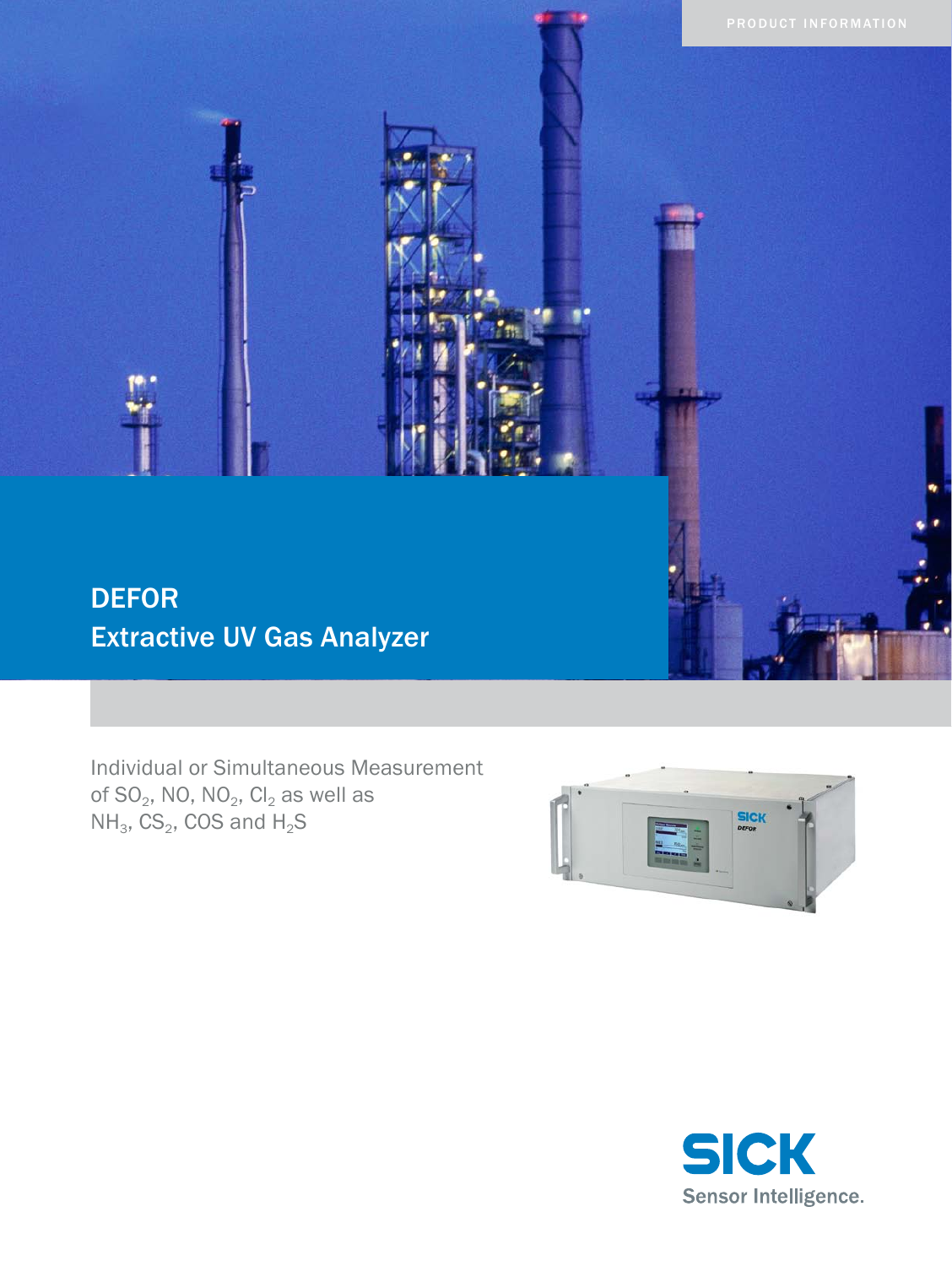# DEFOR – Extractive measurement of gases by UV absorption

DEFOR is an extractive UV gas analyzer that can simultaneously measure up to three measuring components. It is a specialist for extremely selective NO measurement with small measuring ranges and an allrounder for many other UV-active gases, e.g.  $SO_2$ ,  $NO_2$ ,  $Cl_2$ ,  $NH_3$ ,  $CS_2$ ,  $H_2S$ and COS. Cross-sensitivities to  $CO<sub>2</sub>$  and  $H<sub>2</sub>O$  do not exist because of the spectral range used.

Innovative signal processing as well as highly stable detectors provide excellent long-term stability and compensation of drifts and influencing effects. DEFOR with stateof-the-art electronics and software has the interfaces required for remote monitoring from a network as well as to the connection to process control systems.

### **AREAS OF APPLICATION**

- • Emission measurement
	- Measurement of low NO concentrations in power stations and gas turbines
	- Monitoring of  $NO<sub>x</sub>$  in denitrification plants by direct measurement of NO and  $NO<sub>2</sub>$  as well as a combined NO<sub>v</sub> value
	- Efficient measurement in denitrification plants
	- Registering of lowest  $SO<sub>2</sub>$  and NO concentrations
	- Emission measurement in the pulp and paper industry
- • Process monitoring
	- Cl<sub>2</sub> measurement also in combination with  $O<sub>2</sub>$
	- $H_2$  in Cl<sub>2</sub>, or Cl<sub>2</sub> in H<sub>2</sub>
	- Measurement of sulfur compounds in process gas in the paper and petrochemical industry
	- $-$  NO, NO<sub>2</sub>, and NH<sub>3</sub> measurement in applications in nitric acid production
	- Optimization of  $NO<sub>x</sub>$  emissions in the exhaust gas of the automotive industry
	- $-$  H<sub>2</sub>S and SO<sub>2</sub> measurement in residual gas purification of sulfur recovery units (SRU)
	- Measurement of sulfur components in Claus plants
	- High  $H_2S$  concentrations in reactive or sour gases

### **KEY FEATURES**

- Simultaneous measurement of NO and  $NO<sub>2</sub>$  with subsequent compilation.  $NO<sub>2</sub>$  converters or CLD analyzers are thus not required. Therefore:
	- Lower maintenance effort (no converter function check)
	- Reduced operating costs because no additional equipment required, e.g. ozone generator, etc.
- Measurement in the UV range
	- Measurement not affected by  $H_2O$  and  $CO_2$
	- Very low  $SO<sub>2</sub>$  and NO measuring ranges possible
- UV Resonance Absorption Spectrometry (UVRAS)
	- Measurement of very low NO concentrations: Measuring range 10 ppm
	- Very low cross-sensitivity to other gases
- • Very long service life of UV lamp (typically 2 years)
- • Low drifts and high stability by
	- four-channel measuring method and double quotient calculation
- True reference measurement for drift-free, stable measurement
- Combinable in a housing with OXOR-P or THERMOR and/or gas module
- All modules "temperature controlled"; thereby independent of ambient temperature fluctuations
- • Optional adjustment device
	- Filter wheel with test cells which are swiveled into the optical path for calibration; no test gases are required
	- Adjustment: manual or automatic
- • Options
	- Wall mounting case (IP 65) with separate, purgeable electronic and analysis sections
	- Wall mounting case in Ex versions for Zone 2 or Zone 1
	- Cuvette and gas lines in stainless steel or hastelloy
	- Process cuvette with purgeable windows
	- Heated gas lines and cuvette up to 80  $^{\circ}$ C (175  $^{\circ}$  F)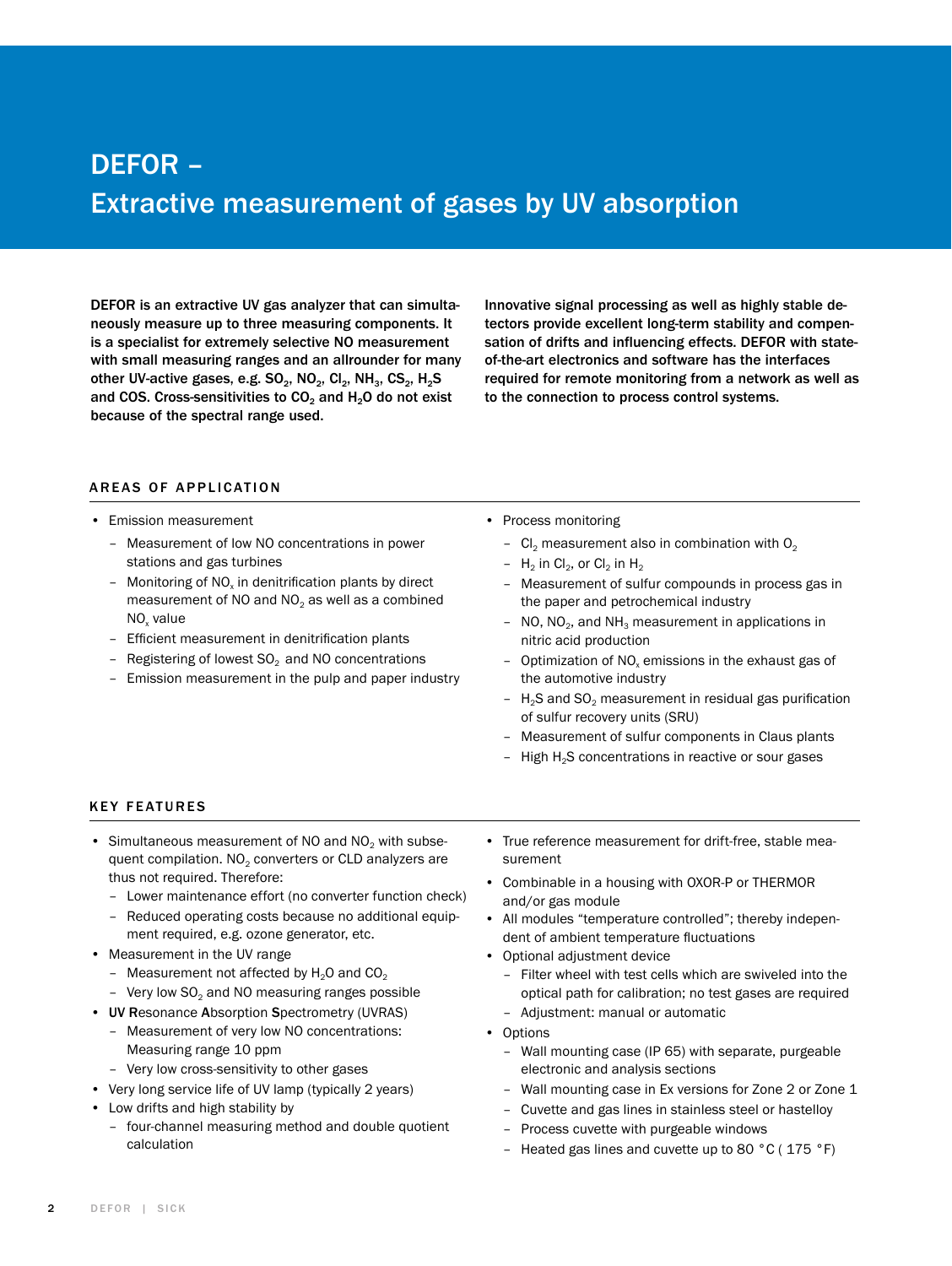

### **MEASURING PRINCIPLE**

The DEFOR process photometer operates according to the principle of absorption in the ultraviolet radiation range. NO-specific as well as other wideband radiation fractions are emitted from an electrode-less discharge lamp in the ultraviolet spectral range. The radiation spectrum, required for measurement and reference of the respective gas component, is generated in the filter wheel unit by one or two revolving filter wheels. For NO measurement, DEFOR uses the gas filter correlation where the radiation spectrum for measurement and reference is separated by a cyclic swiveling in of an NO gas filter. For all other gases, interference filter correlation is used. Here, two interference filters with different transmission characteristics are swiveled into the beam path in succession. The beam splitter directs the filtered radiation to both reference and sample cuvettes. The detectors

positioned behind the cuvettes, receive the radiation for the measurement and reference that arrive with a time offset. A quotient is calculated using the signal values received by each detector. Both detectors are then related to each other. This calculation of double quotients compensates not only for proportional signal drifts but also symmetric drifts. The gas concentration is derived from the double quotient.



## DEVICE LAYOUT

#### Basic equipment

- 19" rack housing with power supply unit, 4 rack units
- I/O module
- SCU operating unit
- Gas connections: Bulkhead fitting 6 mm PVDF

#### **Options**

- Automatic adjustment for 1, 2 or 3 UV measuring components
- • Paramagnetic oxygen sensor module OXOR-P
- • Conductivity sensor module THERMOR
- • Gas module
- Connection via SOPAS-ET (software for installation on external PC)
- • Optional gas connections: 6 mm Swagelok, 1/4″ Swagelok
- • Gas paths with stainless steel tubes

#### Module OXOR-P

Oxygen sensor OXOR-P operates according to the precise paramagnetic principle. The distinct paramagnetic behavior of  $O<sub>2</sub>$  in the sample gas applies a torque on the diamagnetic dumbbell that is pivot mounted in a non-uniform magnetic field.

#### Module THERMOR

THERMOR is based on thermal conductivity in different gas mixtures.  $H<sub>2</sub>$ , He, CO<sub>2</sub>, Ar and other gases are measured with high precision in binary or quasi-binary mixtures.

#### Gas module

The gas module contains the sample gas monitoring sensors as well as the sample gas pump. Gas pump, flow sensor, humidity sensor as well as a pressure sensor for sample gas pressure or barometric compensation can be optionally integrated.